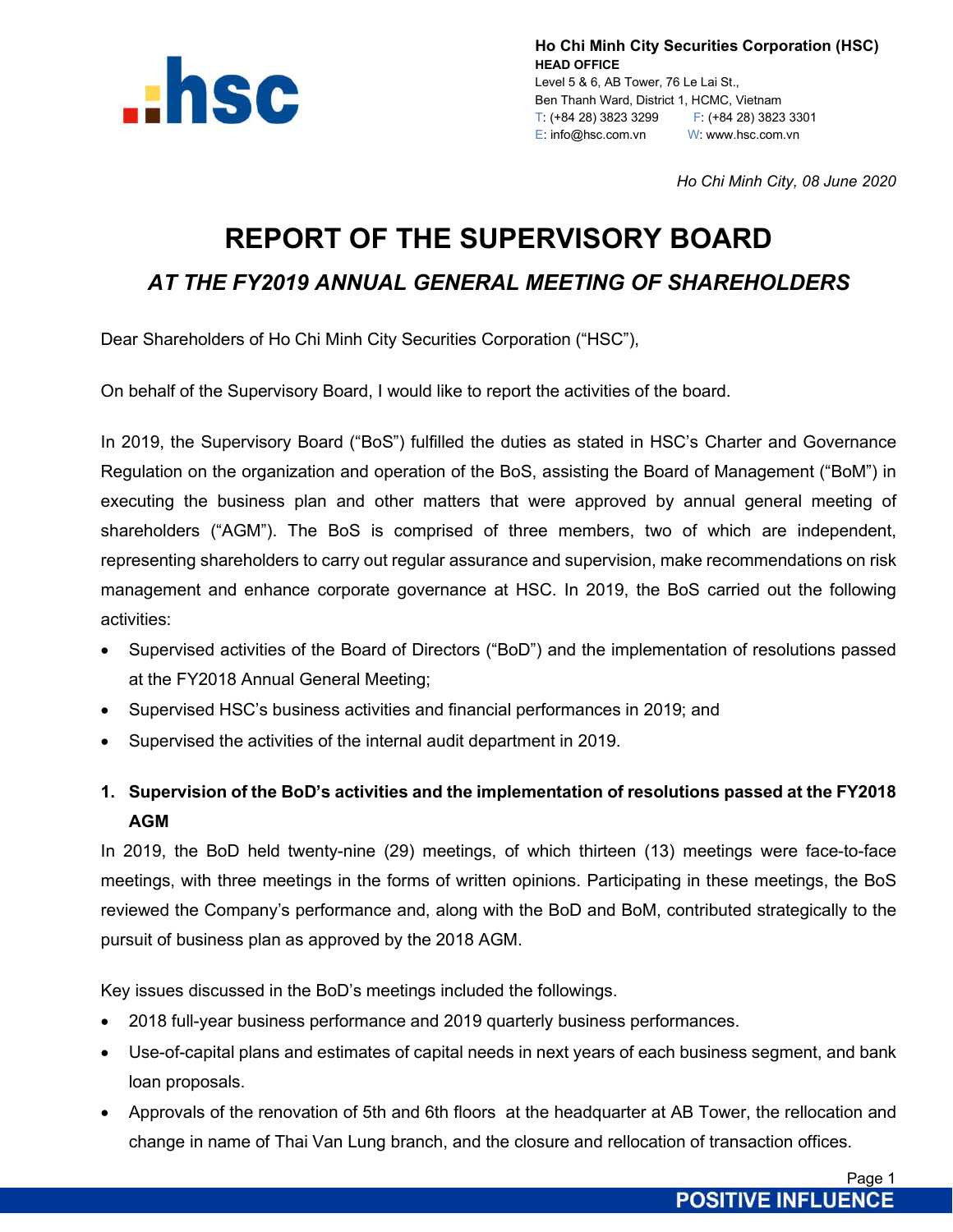- Resolution on unsubscribed rights issue.
- Approval of corporate bond retail transaction platform development
- Approval of investment in new stock trading platform
- Approval of 2019 cash dividend advancement first tranche

All contributions and recommendations of the BoS members, in their roles as supervisors and representatives of shareholders, were respected and taken into consideration by the BoD.

### **2. Supervision of 2019 business activities and financial performances**

In 2019, together with other members of Board Audit Committee, the BoS participated in the interim and year-end meetings with HSC's external auditor, PricewaterhouseCoopers Vietnam Limited, to discuss audit scope, audit findings, and other relevant matters detailed in the Management Letter. According to the auditor's opinion, HSC's business operations were conducted in a transparent manner and had no violations in relation to the Company's accounting, finance and operational processes. In 2019, PricewaterhouseCoopers Vietnam Limited only provided statutory audit service to HSC, and did not provide any other advisory services for a total fee of VND 957,000,000 (nine hundred and fifty seven million dong) (VAT included).

In addition, the BoS carefully reviewed and analyzed HSC's quarterly financial statements and capital adequacy ratio review reports. Regarding capital adequacy and financial safety, HSC maintained high liquidity and capital-related ratios. HSC's capital adequacy ratio, which was reported following the Ministry of Finance's guidances, as of the end of 2019 was 556% (2018: 502%), 3.1 times higher than the 180% requirement of the State Securities Commission of Vietnam.

In term of financial performance targets, per the BoS's evaluation, the number of big initial public offerings in 2019 was fewer than in 2018, at the same time, the average trading turnover of the stock market averaged VND4,650 billion per day, sharply declining 28% y-o-y and was only 72% of HSC's expectation for its 2019 business plan. As the result, HSC's revenue and net profit in 2019 were VND1,262 billion and VND432 billion, reduced by 26% and 36% y-o-y respectively, and fulfilled 76% and 64% respectively of the Company's target.

- Revenue from securities brokerage fees was VND478 billion, a VND280 billion or 37% decrease y-oy. The decrease of revenue was mainly attributed to the 28% y-o-y reduction in average daily trading value of the Vietnam stock market in 2019.
	- $\circ$  In which, revenue from brokerage fees on stock market was VND452 billion, 40% y-o-y reduction and from the derivatives market was VND26 billion, a fall of 66% y-o-y .
	- $\circ$  The performance was encouraging amid the above-mentioned market conditions and the unsustainable fee competition initiated by many other securities companies from February 2019 after the Ministry of Finance lifted the floor brokerage fee (0.15%).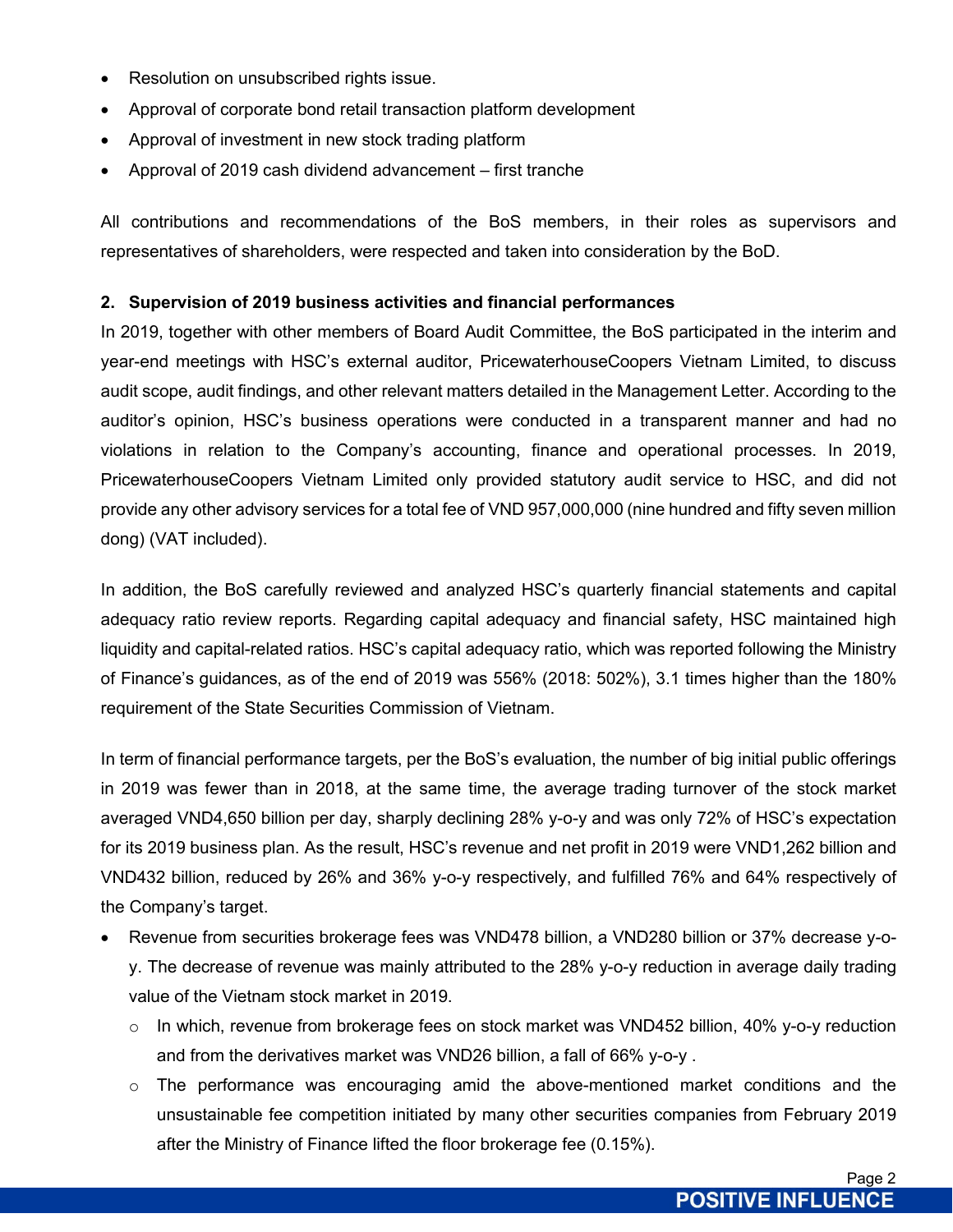- Revenue from margin lending and interest income was VND495 billion, a VND28 billion or 5% y-o-y decrease due to 2 following factors.
	- $\circ$  The average margin lending rate was lowered to 11.6% from 13.3% in 2018, or a 12.8% y-o-y decrease, amid the competitive market condition.
	- o The average margin lending balance was VND4,227 billion, a 294 billion or 7% y-o-y growth in comparison with VND3,933 billion in 2018.
- Revenue of the proprietary trading business was VND233 billion. The business generated a profit margin of 12%, outperforming the 7.6% growth of the VNIndex in 2019.
- Revenue of the corporate finance business was VND53 billion, a VND66 billion or 55% y-o-y decrease as in 2019 fewer transactions were successfully closed.
	- o In 2019, the segment's revenue was mainly contributed from advisory services of the successful deals in the consumer goods, aviation, banking, and real estate industries.
	- $\circ$  There was no brokerage income associated with successful transactions in 2019 as in 2018.
- Recognizing that the 2019 performance did not meet the business plan approved by AGM, in which the main assumption was average market turnover of VND6,500 billion, the Board of Management pursued several cost initiatives to optimize operating expenses. Accordingly, the total operating expenses in 2019 was only 90% of the approved budget.
	- o HSC re-arranged office spaces at several transaction offices, closed Thai Van Lung and Nguyen Van Troi transaction offices in Ho Chi Minh City, scaled down office spaces at Hoan Kiem and Kim Lien transaction offices in Hanoi in the fourth quarter of 2019 to maximise the spaces of existing transaction offices, resulting in a saving of rental expenses in the following years.
	- $\circ$  In 2019, HSC focused on developing trading platform of corporate bond for retail, developing new securities trading platform, and renovating 5th and 6th floors of the headquarter. These expenditures were necessary and highly important to the substainable development plan of HSC in the long run.

The BoS acknowledges the strong commitment and great efforts of the BoM in delivering the encouraging business performance, despite the steep competition amongst securities companies, the drop in trading value, and the volatility of the stock market in 2019. In such a challenging market condition, the performance was not easy to accomplish. Notably was the outstanding performance of the margin lending business, at the time when the liquidity in the stock market decreased sharply, HSC's margin lending balance decreased by a smaller magnitude compared to that in 2018. The BoS also acknowledges the appropriate strategy of the BoM in maintaining HSC's prudent and rigorous risk management approach to margin lending: by not opening broadly the position of margin lending but focusing on a basket of securities with robust financial capability, large market capitalization, and high trading liquidity. With this strategy, HSC would be able to prevent the risk of unrecovered margin lending when the stock market experienced high volatility. Also, in the securities brokerage business, HSC's total brokerage market share was 10.8%,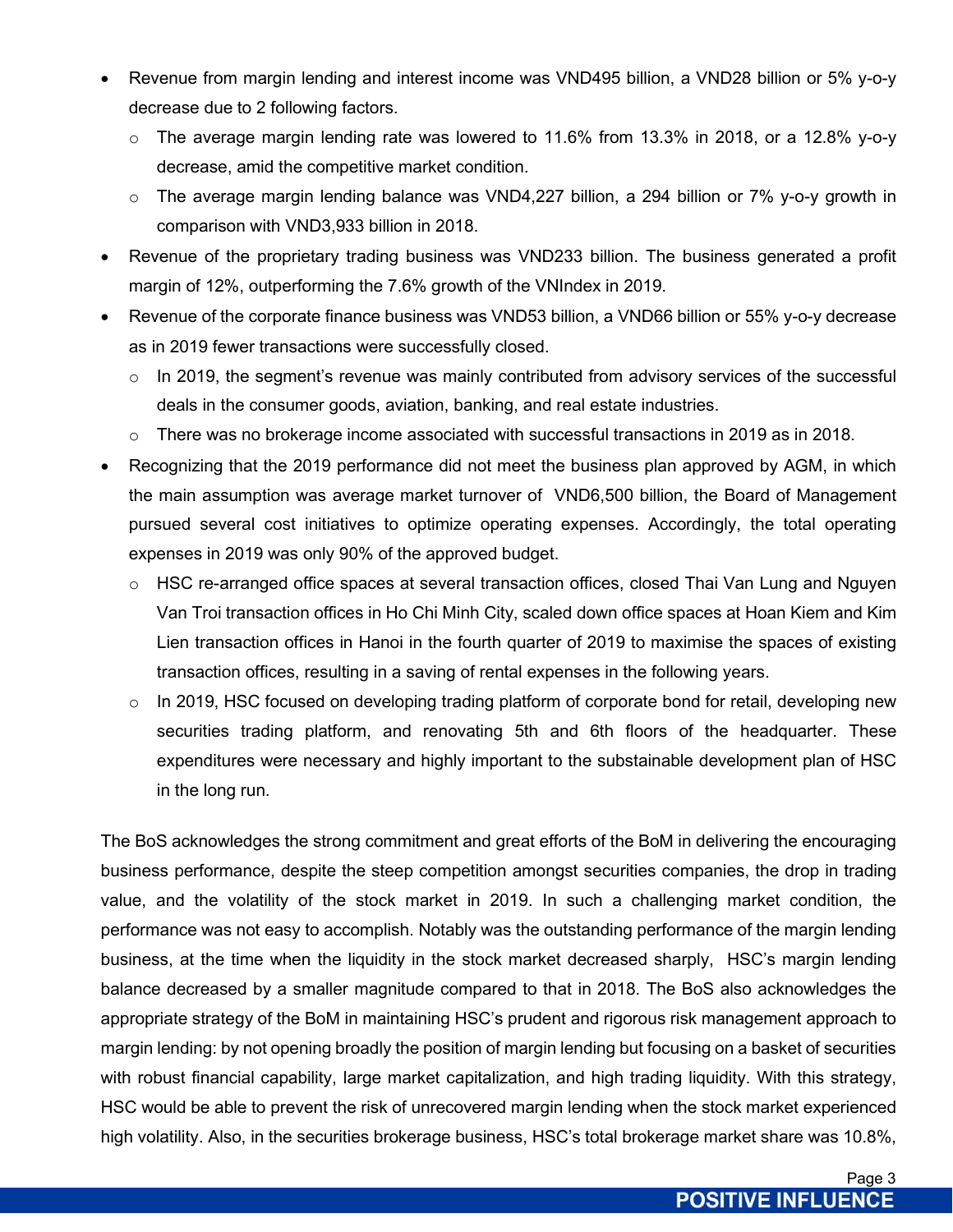maintaining its second largest position in the Ho Chi Minh City Stock Exchange (HSX) for many years (2014-2019) in a row depsite increased competition.

### **Key financial indicators**

| No.                     | <b>Indicators</b>                                | <b>FY2019</b> | <b>FY2018</b> |
|-------------------------|--------------------------------------------------|---------------|---------------|
| 1                       | <b>Capital safety ratio</b>                      | 556%          | 502%          |
| $\overline{2}$          | <b>Liquidity ratios</b>                          |               |               |
| a                       | Current ratio (times)                            | 2.3           | 2.3           |
| $\mathbf b$             | Total debt to Total assets ratio (times)         | 0.4           | 0.4           |
| $\mathbf{3}$            | <b>Capital structure ratios</b>                  |               |               |
| a                       | Shareholders' capital to Total resources (times) | 0.6           | 0.6           |
| $\overline{\mathbf{4}}$ | <b>Profitability ratios</b>                      |               |               |
| a                       | ROAE (Net profit after tax/ Owners' equity)      | 11.7%         | 23.1%         |
| b                       | ROAA (Net profit after tax / Total assets)       | 6.8%          | 11.3%         |

## **3. Supervision of internal audit activities in 2019**

In 2019, HSC's Internal Audit Department completed and issued the following audit reports.

| $N$ o. | <b>Internal Audit Review</b>                    |
|--------|-------------------------------------------------|
|        | Anti-Money Laundering Activities (annual audit) |
|        | IT and Cybersecurity (2nd review)               |
|        | IT and Cybersecurity audit follow-up result     |

The Internal Audit department carried out the Security Review (Securitiy assessment and Penetration testing) against 10 Internet-facing applications and their related infrastructure to identify security weaknesses and come up with the remediation actions. The final internal audit reports were issued to the BoM and Head of IT department, and reported to the BoS and Board Audit Committee in regular meetings.

The BoS identified no significant findings from the audit of HSC's IT and Cybersecurity processes. The findings and technical vulnerabilities identified in this review do not cause operational disruptions and were immediately fixed as recommended by the Internal Audit.

The BoS recommended that HSC should continue assessing all critical IT components (systems, applications, and servers) completely and comprehensively to prevent potential IT disruption risks that might lead to financial and reputational damages to HSC. The BoS highly appreciated HSC's efforts in setting up the Information Security Team since February 2019 who will be responsible for information security governance, information security architecture and information security operation.